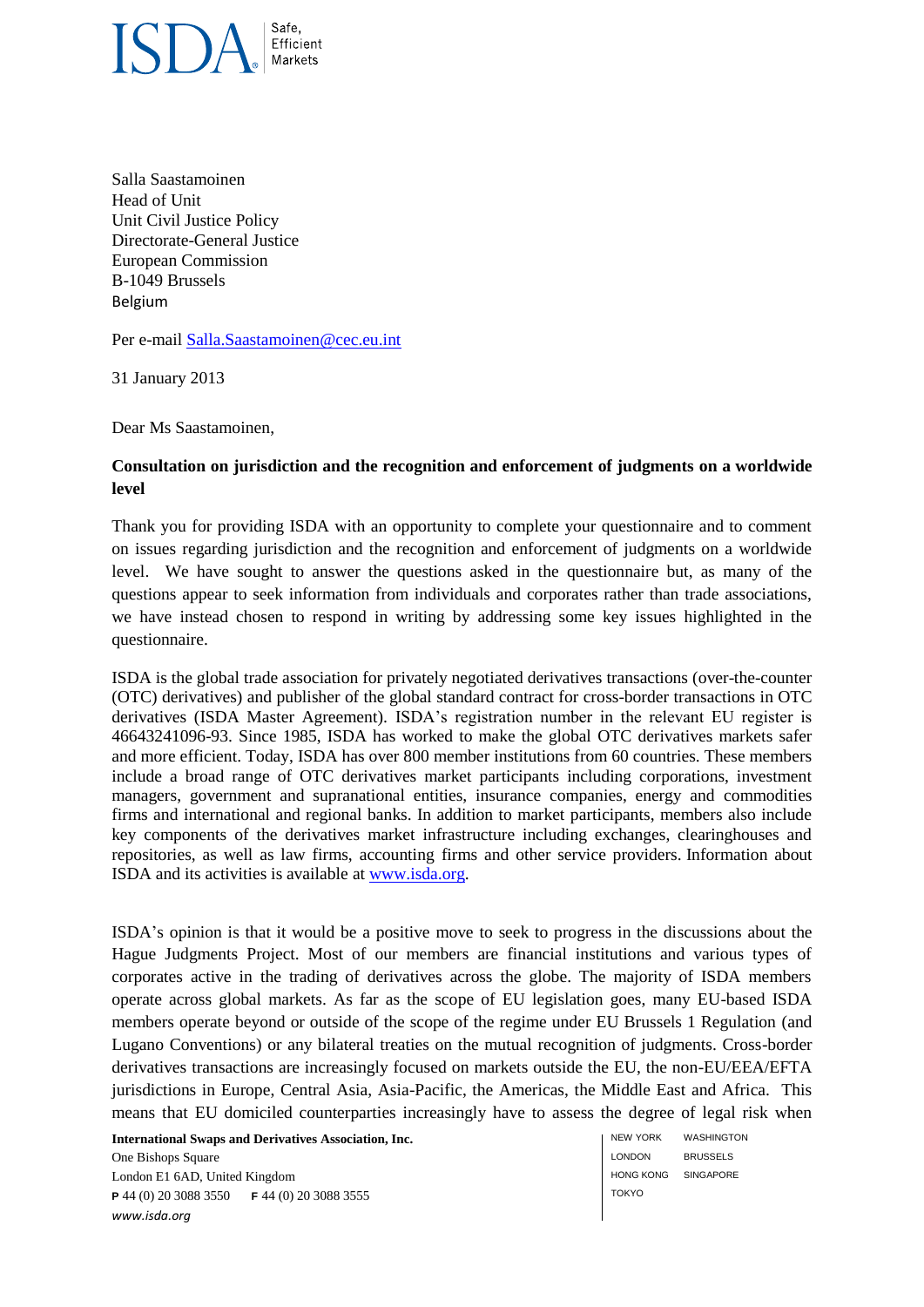## Safe, Efficient Markets

transacting with counterparties whose assets are primarily located outside the scope of the European Union regime (or any bilateral treaties entered into by Member States). This includes matters around the validity of the choice of law provisions in standard contracts. An issue closely related to the choice of law governing the contract is the validity of the choice of dispute resolution forum. Market participants need to consider whether they can get a speedy and reliable resolution of any dispute under their contract and achieve enforcement of the relevant judgment or award in the jurisdiction of their counterparty.

The options available under an ISDA Master Agreement provide for London (or – alternatively - New York) courts as the jurisdiction forum. In both cases the risk of an English (or New York, but also, more generally, under any other EU Member State law) judgment not being enforceable in the jurisdiction in which the counterparty has its assets or may have its assets is an issue regularly faced by ISDA members. In practice there are difficulties in enforcing English (and, more generally, any other EU Member State) judgments in many jurisdictions across Africa, Asia-Pacific, the CIS region and the Middle East. There are some exceptions with regard to certain jurisdictions, but these are very rare.

In some cases, counterparties resort to arbitration proceedings in order to benefit from the perceived advantages of the enforceability of awards subject to the New York Convention. In this regard we also take note of the on-going EU discussions around the signing/ratification of the Hague Choice of Courts Convention. A similar discussion is needed with regard to the enforceability of judgments across the globe. The Hague Judgments Project provides a good starting point toward this goal. We understand that the European Commission is considering signing the Hague Choice of Courts Convention. Ratification of that Convention would further enhance legal certainty around exclusive choice of court agreements as well as provide for the recognition and enforcement in Contracting States for judgments from courts designated in an exclusive choice of court agreement.

The recast EU Brussels 1 Regulation is certainly a major step forward on a number of aspects. One area where there seem to be issues remaining is the international scope of "lis pendens". There appears to be no rule in the revised version that allows Member State courts to decline jurisdictions where the counterparties have contractually agreed that non-EU courts shall have jurisdiction and where the EU domiciled counterparty has commenced proceedings in a Member State court. Such a scenario will become relevant in the context of pre-emptive proceedings initiated contrary to an exclusive jurisdiction clause that designates a non-Member State court. This might increase the chances for continuing parallel proceedings in such a scenario. Ratification by the European Union of the Hague Choice of Court Convention in conjunction with pushing forward the Hague Judgments Project might help in addressing a number of remaining issues in this area.

Progress on both the Hague Choice of Courts Convention and the Hague Judgments Project would allow commercial counterparties greater opportunity to have their contractual disputes heard by the courts of the country of the governing law and courts of their choice because any judgment from a court of an state whose courts has been chosen would be enforceable in other Contracting States where a counterparty may have its assets. This scenario makes cross-border transactions more predictable and reduces the potential for costly delays. It is also possible that a (new) Hague Judgments Convention may reduce the need for counterparties to seek local law advice as to the prospects of enforcing court judgments in a number of potentially affected jurisdictions. This would further reduce costs and save time.